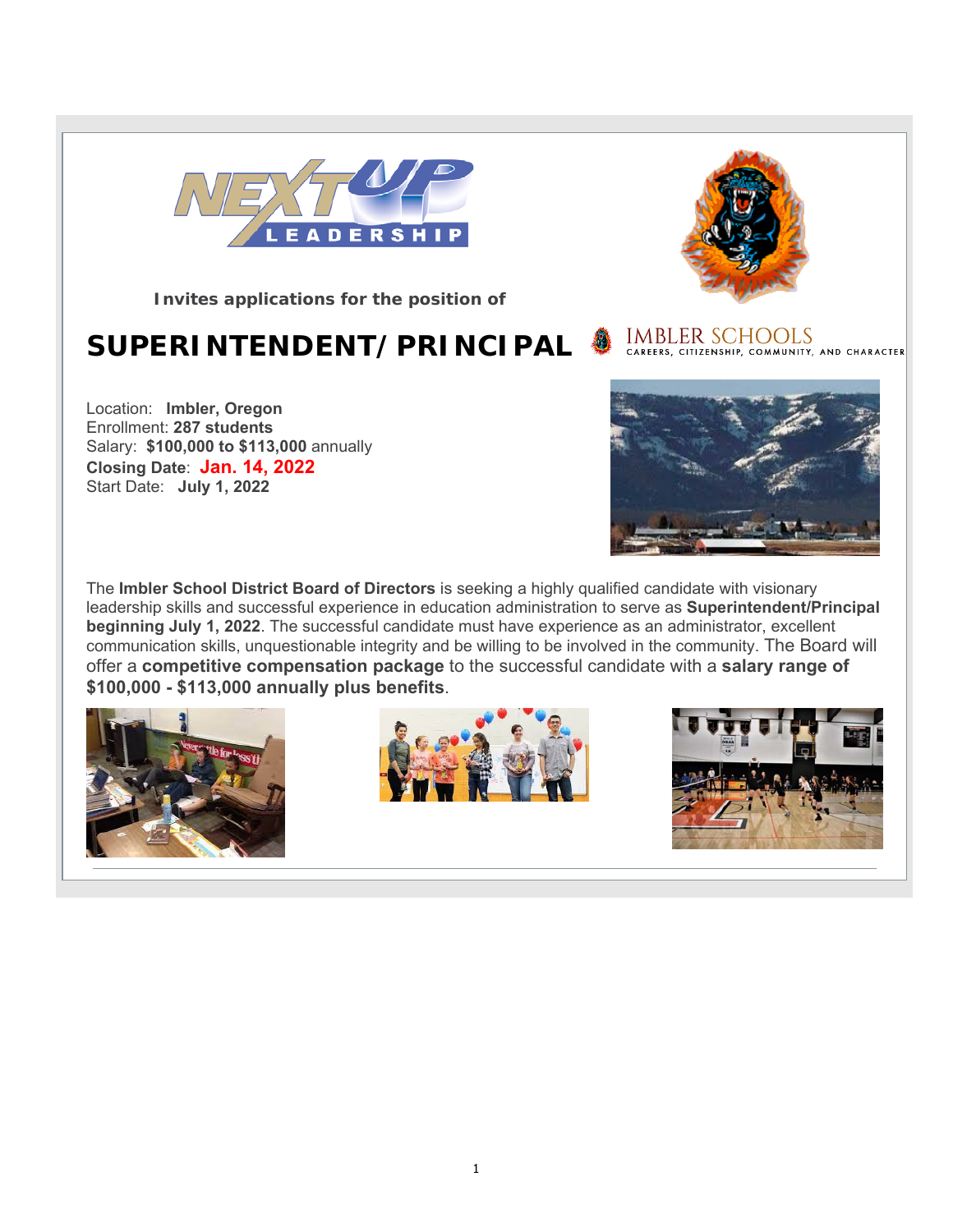### **The District**

The Imbler SD serves approximately **287 students** in grades K-12. Imbler Charter



School includes one K-6 elementary and one 7-12 Jr/Sr High School. The District employs a staff of 22 licensed staff, 18 classified staff, three confidential/supervisory and two administrative staff. The District has a general fund budget of approximately \$5.19 million.

#### **Imbler SD website**



#### **The Area**

Imbler is located in the northeast corner of Oregon. It is a fifteen-



minute drive from Eastern Oregon University in La Grande and 90 minutes from Wallowa Lake and the Eagle Cap Wilderness Area. The community economic base is farming and ranching, with great support for its school system.

#### **TravelOregon - Imbler website**



# **The Position**

The successful candidate must hold or qualify for an Oregon superintendent's license and provide proof of compliance with OAR 333-019-1030 (COVID-19 Vaccination Requirements for Teachers and School Staff).

The successful candidate also must demonstrate the following qualities:

- Effective communication and listening skills
- Background in teaching and building administration, preferably in small rural areas similar to Imbler
- High degree of integrity/honesty with strong core values; culturally competent; respectful of all groups
- Puts KIDS first; is committed to serving all kids
- Is personable/approachable while keeping an open mind
- Proven ability to make tough decisions when necessary and effectively communicate the reasons (transparency)
- Works well with others; strong collaborator that empowers students, staff, parents and community members
- Highly visible in our community and schools
- Ability to build and sustain strong, effective family/community partnerships that impact student success
- Understands Oregon school finance, demonstrates sound fiscal management and strong budgeting skills
- Has experience in recruiting, retaining, and developing highly qualified staff